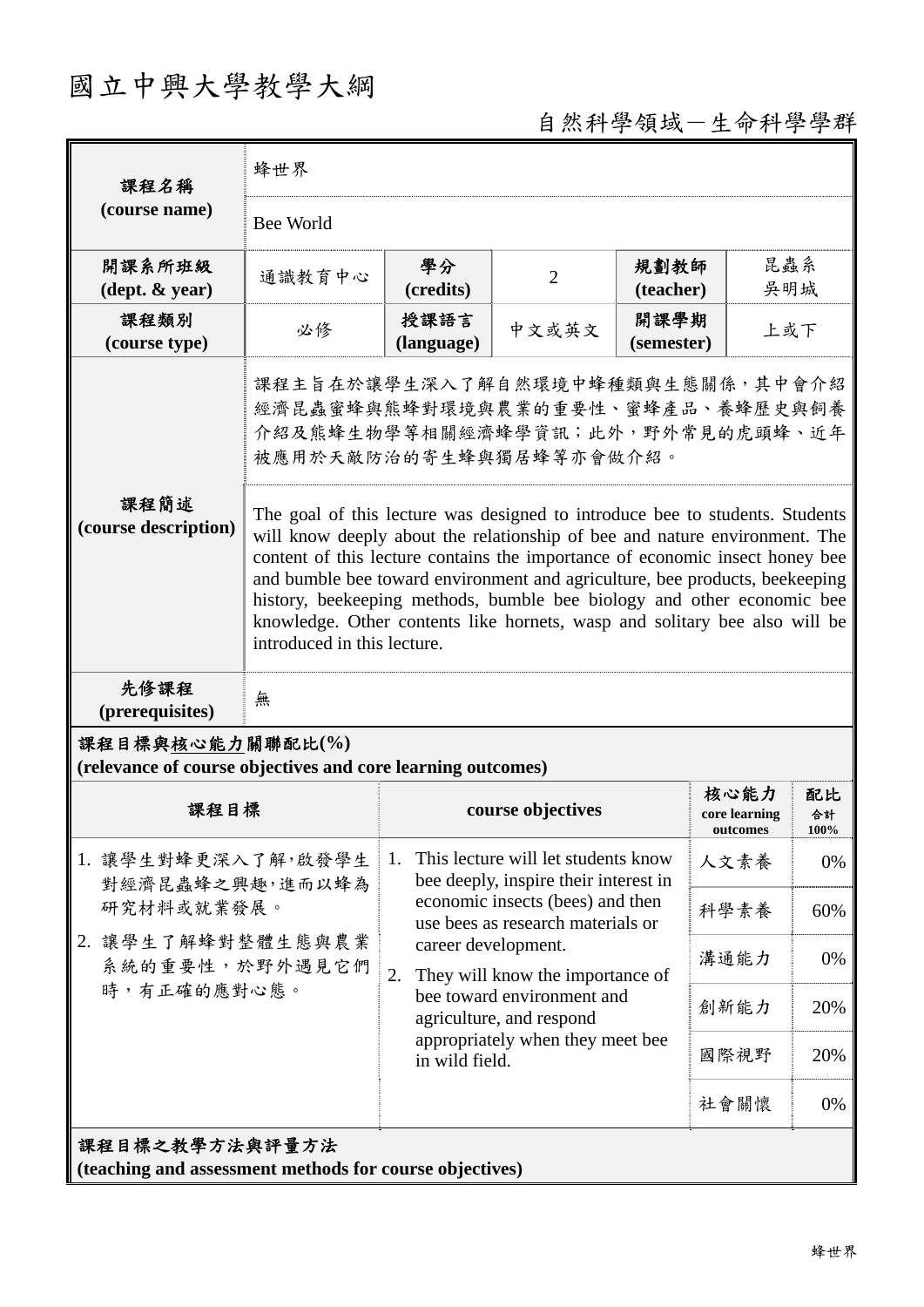| 教學方法 (teaching methods)    | 學習評量方式 (evaluation)                            |  |  |  |
|----------------------------|------------------------------------------------|--|--|--|
| 1.課堂講授<br>2.課後作業<br>3.分組討論 | 期中考 20%<br>期末分組報告 40%<br>期末書面報告 20%<br>出席率 20% |  |  |  |
| 授課內容(單元名稱與內容、習作 / 考試進度、備註) |                                                |  |  |  |

### **(course content and homework / tests schedule)**

| 週次       | 上課內容         |
|----------|--------------|
|          | 课程说明舆简介参考资料  |
| $\equiv$ | 蜂類、世界蜂群概況    |
| $\equiv$ | 蜜蜂 (西方蜂)一授粉  |
| 四        | 蜜蜂 (西方蜂)-蜂產品 |
| 五        | 蜜蜂養蜂歷史       |
| 六        | 蜜蜂飼養介紹       |
| 七        | 熊蜂簡介         |
| 八        | 期中考          |
| 九        | 熊蜂生物學 1      |
| 十        | 熊蜂生物學 2      |
| 十一       | 虎頭蜂簡介        |
| 十二       | 虎頭蜂生物學       |
| 十三       | 寄生蜂簡介        |
| 十四       | 寄生蜂生態角色與應用   |
| 十五       | 獨居蜂簡介        |
| 十六       | 獨居蜂生態角色      |
| 十七       | 分組報告         |
| 十八       | 分組報告         |

#### 教科書與參考書目(書名、作者、書局、代理商、說明) **(textbook & other references)**

- 1.《養蜂學》安奎、何鎧光、陳裕文華,香園出版社,2004
- 2.《蜜蜂學》吳杰 主編,中國農業出版社,2012
- 3.《The biology of the honey bee》Mark L., Winston, Harvard University press, 1991
- 4.《Honey bee biology and beekeeping》Caron et al., Wicwas press, revised edition, 2013
- 5.《Honey bee colony health》Sammataro, Yoder, CRC press, 2012
- 6.《Bumblebee economics》Bernd Heinrich, Harvard University press, 2004
- 7.《The social biology of wasps》Kenneth Ross, Robert Matthews, Cornell University press, 1991